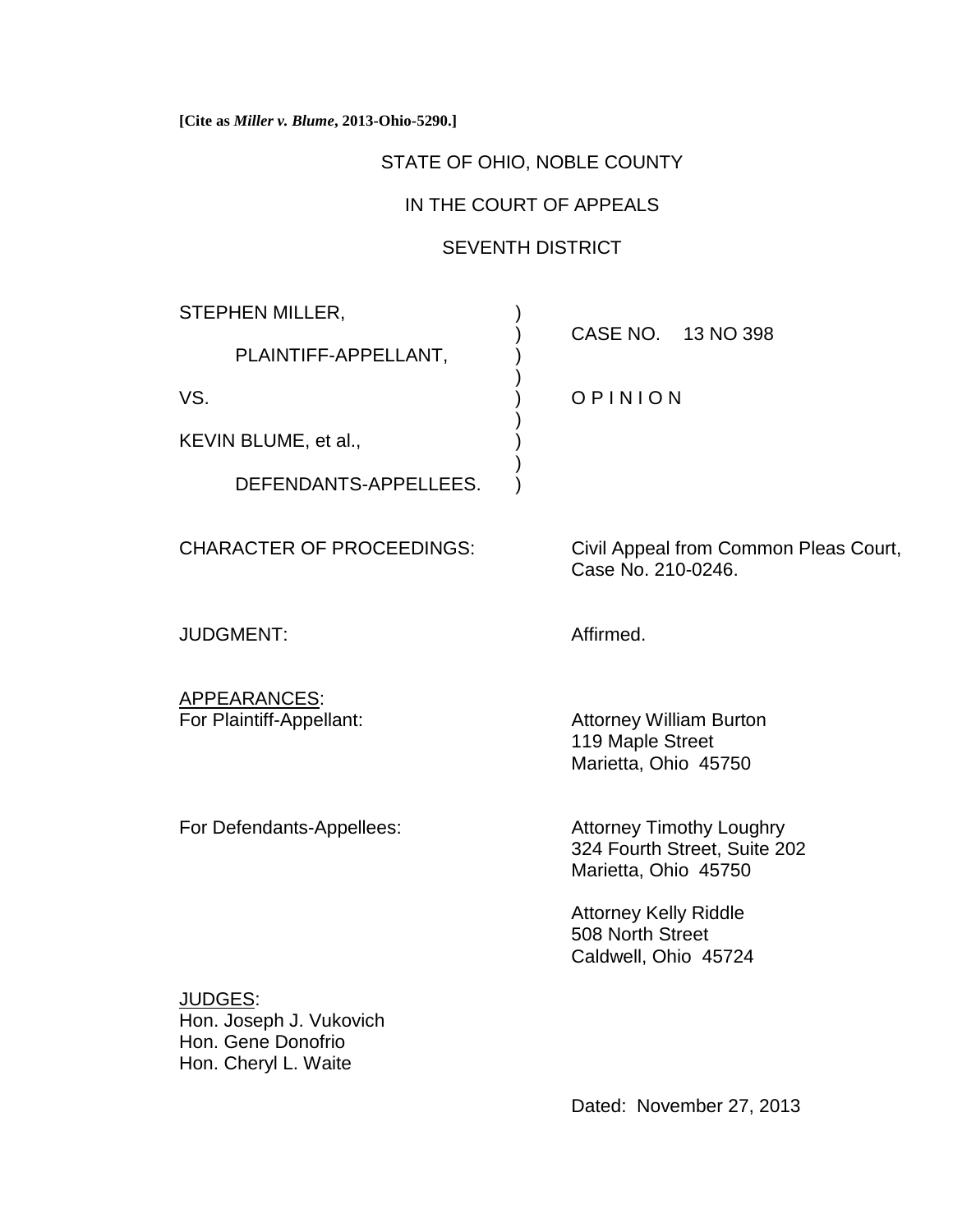**[Cite as** *Miller v. Blume***, 2013-Ohio-5290.]** VUKOVICH, J.

**{¶1}** Plaintiff-appellant Stephen Miller appeals from the decision of the Noble County Common Pleas which granted summary judgment in favor of defendantappellee Kevin Blume. Appellant's sole argument is that his verified complaint provided sufficient summary judgment evidence to show that there was a genuine issue as to whether there was a line fence between the parties' property. This argument is without merit. Moreover, appellant failed to show why the main aspects of his complaint were not moot and how the allegations were actionable in the first instance. For the following reasons, the judgment of the trial court is affirmed.

### STATEMENT OF THE CASE

**{¶2}** Stephen Miller and Kevin Blume are neighbors. Blume sought to have a partition fence around his property rebuilt and thus utilized various provisions in Ohio Revised Code Chapter 971. On September 30, 2009, Blume filed an affidavit in the Noble County Recorder's Office swearing that there was an existing fence between his property and Miller's property. *See* R.C. 971.05(A) (providing one year from the September 30, 2008 effective date of the statute).

**{¶3}** In 2010, Blume filed a complaint with the board of trustees of Jackson Township. *See* R.C. 971.09(A)(1)(a)-(b) (when an owner neglects to build or maintain in good repair a partition fence, the aggrieved owner may either file an action in the common pleas court or file a complaint with the board of township trustees). The trustees then conducted the required viewing of the property line, at which the board is to determine whether a partition fence exists, regardless of whether it is in disrepair, or there is evidence that a partition fence previously existed. *See* R.C. 971.09(B) (which also states that if there is no evidence that a partition fence exists or previously existed, the board shall review the recorder's records to determine whether an affidavit has been filed). *See also* R.C. 971.09(C) (after viewing the fence or premises and reviewing the recorder's records, if applicable, the board may request additional information from either owner).

**{¶4}** At the next regularly scheduled board meeting after the viewing of the property line (and reviewing the recorder's records, if applicable), the board is to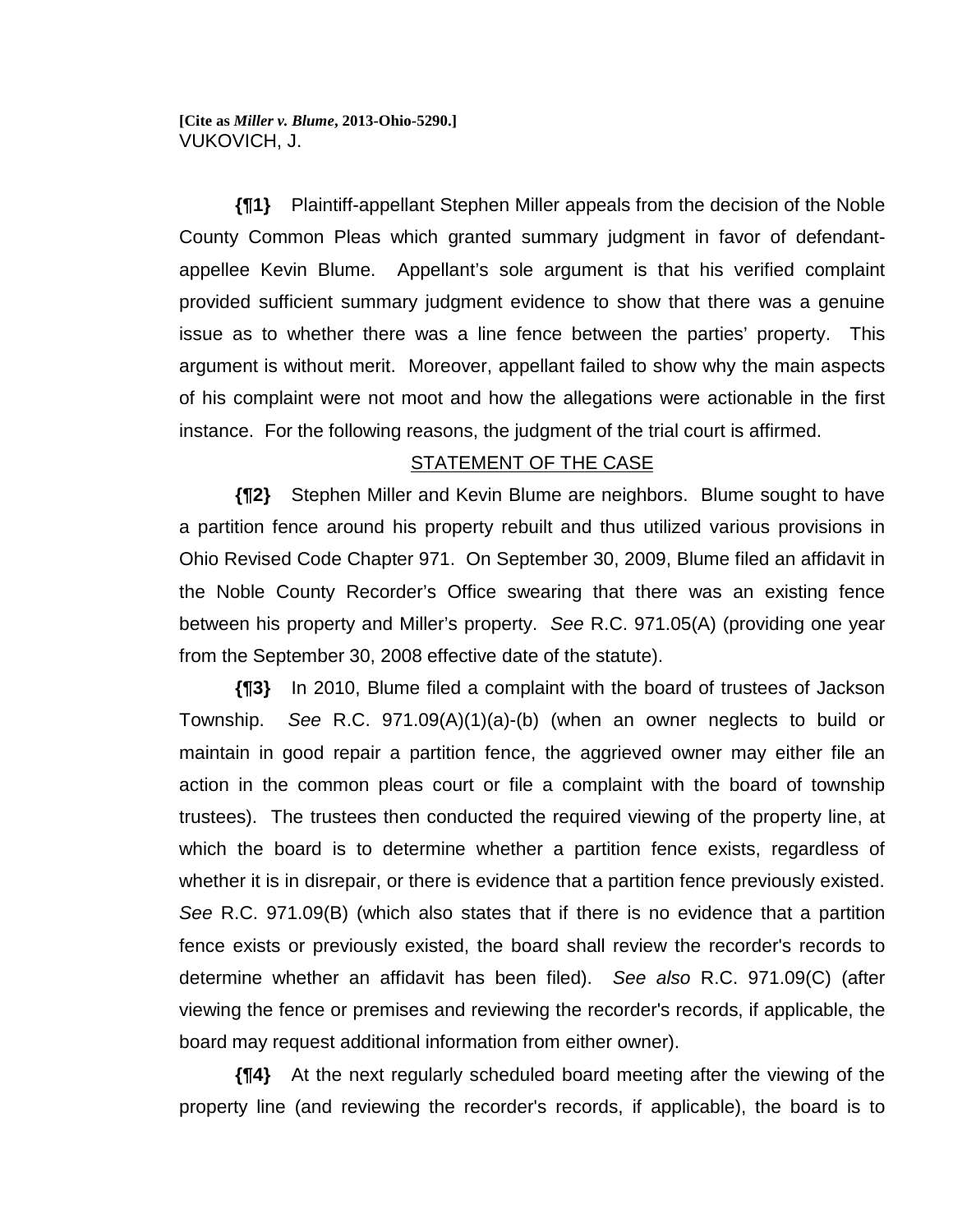determine if a partition fence is required to be built or maintained in good repair and, if so, shall decide each owner's responsibility for building or maintaining in good repair the partition fence. R.C. 971.09(D)(1). Prior to the trustees' next regularly scheduled board meeting, Miller filed the within action.

**{¶5}** Specifically, on December 3, 2010, Miller filed a "verified" complaint asking for an injunction and other relief against Kevin Blume and the Jackson Township Trustees. The complaint asked the court to strike the affidavit Blume filed in the recorder's office, to enjoin the trustees from making a finding that there was an existing line fence, and to prohibit them from ordering him to help construct a fence. The complaint related that Blume's affidavit said there was an existing line fence for more than six years and that the fence previously contained livestock. Miller's complaint asserted that the affidavit was false because there was no existing line fence and also claimed that Blume has publicly stated that he does not intend to keep livestock on the property. The complaint noted that Miller was a landowner in the county for 14 years and then stated that he was "not aware of the existence of any line fence" since the property was strip-mined in 1959.

**{¶6}** Answers were timely filed in the beginning of 2011. After a year passed without further action, the case was set for a status hearing. At the February 2012 status hearing, the court set the matter for trial and announced a deadline for dispositive motions. Blume filed a motion for summary judgment on May 18, 2012.

**{¶7}** This motion pointed out that the trustees conducted their viewing of the property and sent out a December 26, 2010 letter announcing their decision that responsibility for the 2500 foot long fence was to be shared equally by Miller and Blume. The letter from the trustees was attached to the summary judgment motion. The letter noted that the trustees viewed the fence in dispute and reviewed the recorder's records. The trustees concluded that "[t]he fence in question has been used as a property dividing line for well over 20 years."

**{¶8}** Blume's summary judgment motion thus concluded that the complaint was moot as the board has already ruled and also noted that Miller had the opportunity, but failed, to contest the board's decision back in January of 2011 by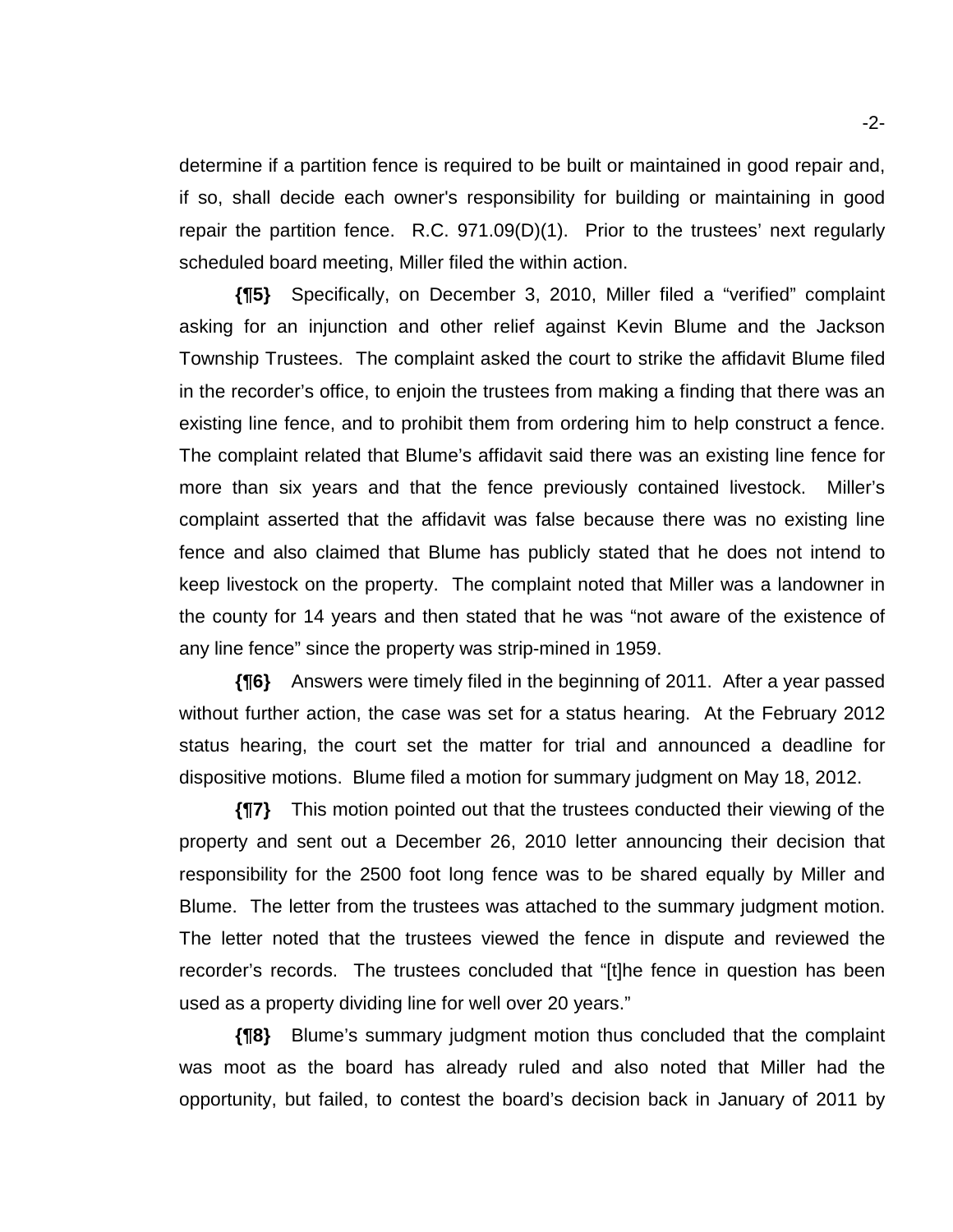utilizing the statutory arbitration process in R.C. 971.09(G)(1), which provides that if an owner does not agree to the board's assignment of responsibility, he may deliver a request for binding arbitration to the board and the other owner not later than thirty days after the assignment was made and shall also deliver a copy of the request to the court of common pleas. The entire statute was attached to the motion, and the motion outlined various other provisions of the statute as well.

**{¶9}** Blume's motion for summary judgment alternatively urged that there was no genuine issue of material fact as to Miller's claim regarding the lack of an existing fence line or a false affidavit. In support, Blume pointed to three attached affidavits plus the letter from the trustees, noting that the trustees personally viewed the fence line and concluded that there was a fence.

**{¶10}** One affiant stated that a fence between the properties has been in existence since at least 1946, that the fence was in existence on September 30, 2009, and his most recent observation of the fence was October 10, 2011. Another affiant stated that he personally observed a fence dividing the two properties on numerous occasions, including when he was a child, and that his most recent observation was in 2007. The third affiant stated the fence has been in existence for 20-30 years, evidence of the fence existed on September 30, 2009, and his most recent observation was in December of 2011.

**{¶11}** On May 23, 2012, the trial court set the motion for a June 18, 2012 nonoral hearing. Miller did not file his response until June 22, 2012. The less than onepage response asked that summary judgment be denied and stated merely two items: "(1) Based upon the Motion, it is clear that whether or not there was a preexisting fence is a question of fact. (2) It is also clear that the purpose of establishing the fence is not pursuant to statute and, therefore, cannot be used as grounds to make the Plaintiff pay."

**{¶12}** On January 7, 2013, the trial court granted summary judgment for Blume. The court made note of Miller's late response but considered it nevertheless. The court set forth summary judgment law, noting that the nonmovant may not rest on unsupported allegations in the pleadings and must present specific evidence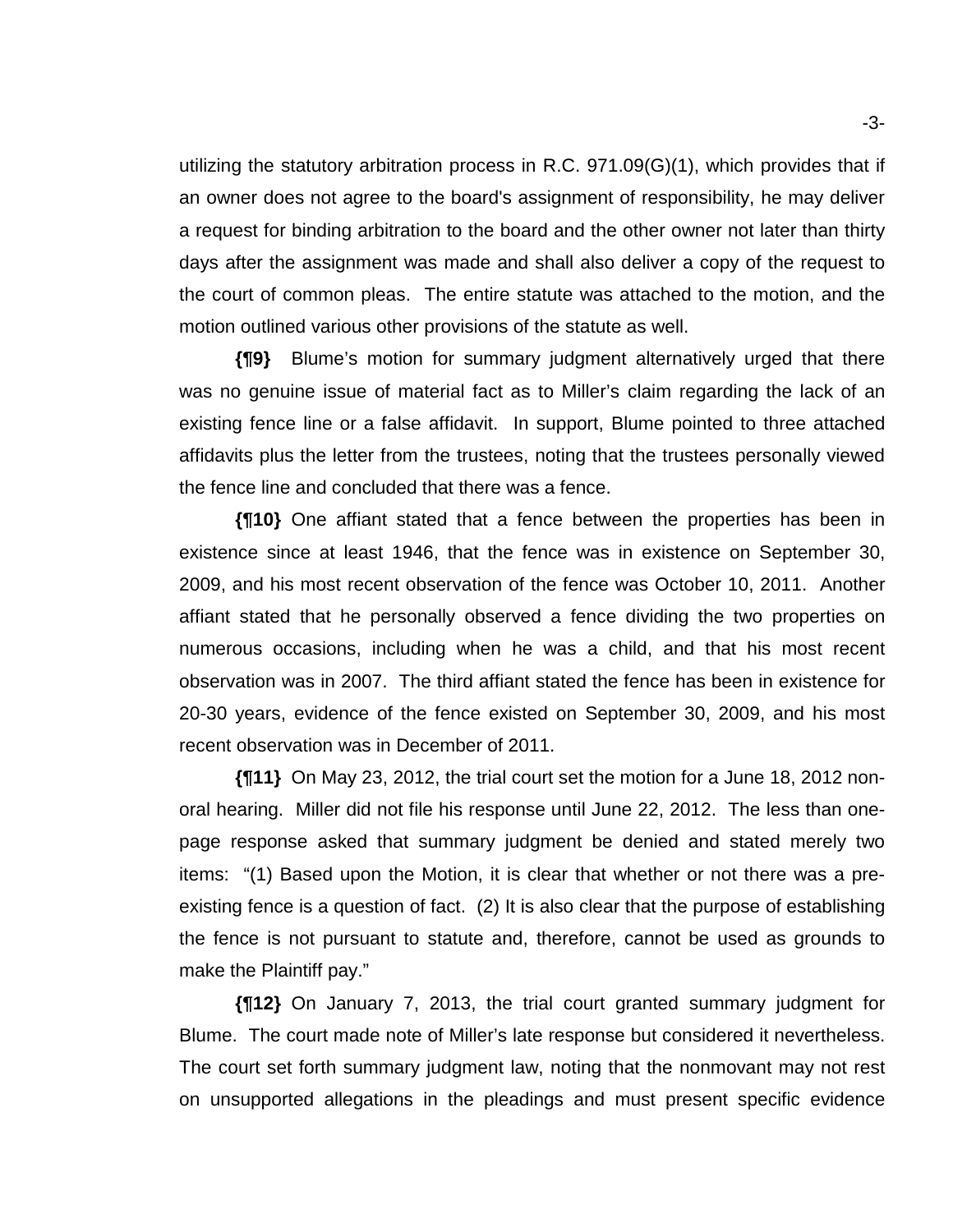showing a genuine issue for trial. The court observed that the only contested fact was the existence of a previous fence. The court found that Blume supported the existence of a previous fence by affidavits and that Miller filed nothing in support of the non-existence of a prior fence "other than by unsupported allegations." The court concluded that the existence of a previous fence was not shown to be a genuine issue of material fact and thus Blume was entitled to judgment as a matter of law. Miller, hereinafter appellant, filed a timely notice of appeal.

#### GENERAL SUMMARY JUDGMENT LAW

**{¶13}** A party against whom a claim is asserted may, at any time, move with or without supporting affidavits for a summary judgment in the party's favor. Civ.R. 56(B). Summary judgment shall be rendered forthwith if the pleadings, depositions, answers to interrogatories, written admissions, affidavits, transcripts of evidence, and written stipulations of fact, if any, timely filed in the action, show that there is no genuine issue as to any material fact and that the moving party is entitled to judgment as a matter of law. Civ.R. 56(C). A summary judgment shall not be rendered unless it appears from the evidence or stipulation, and only from the evidence or stipulation, that reasonable minds can come to but one conclusion and that conclusion is adverse to the party against whom the motion for summary judgment is made, that party being entitled to have the evidence or stipulation construed most strongly in the party's favor. *Id.*

**{¶14}** Thus, summary judgment can be granted only where there remains no genuine issue of material fact for trial and where, after construing the evidence most strongly in favor of the nonmovant, reasonable minds can only conclude that the moving party is entitled to judgment as a matter of law. *Byrd v. Smith*, 110 Ohio St.3d 24, 2006-Ohio-3455, 850 N.E.2d 47, ¶ 10, citing Civ.R. 56(C). Although courts are cautioned to construe the evidence in favor of the nonmoving party, summary judgment is not to be discouraged where a nonmovant fails to respond with evidence supporting the essentials of his claim. *Leibreich v. A.J. Refrigeration, Inc.*, 67 Ohio St.3d 266, 269, 617 N.E.2d 1068 (1993).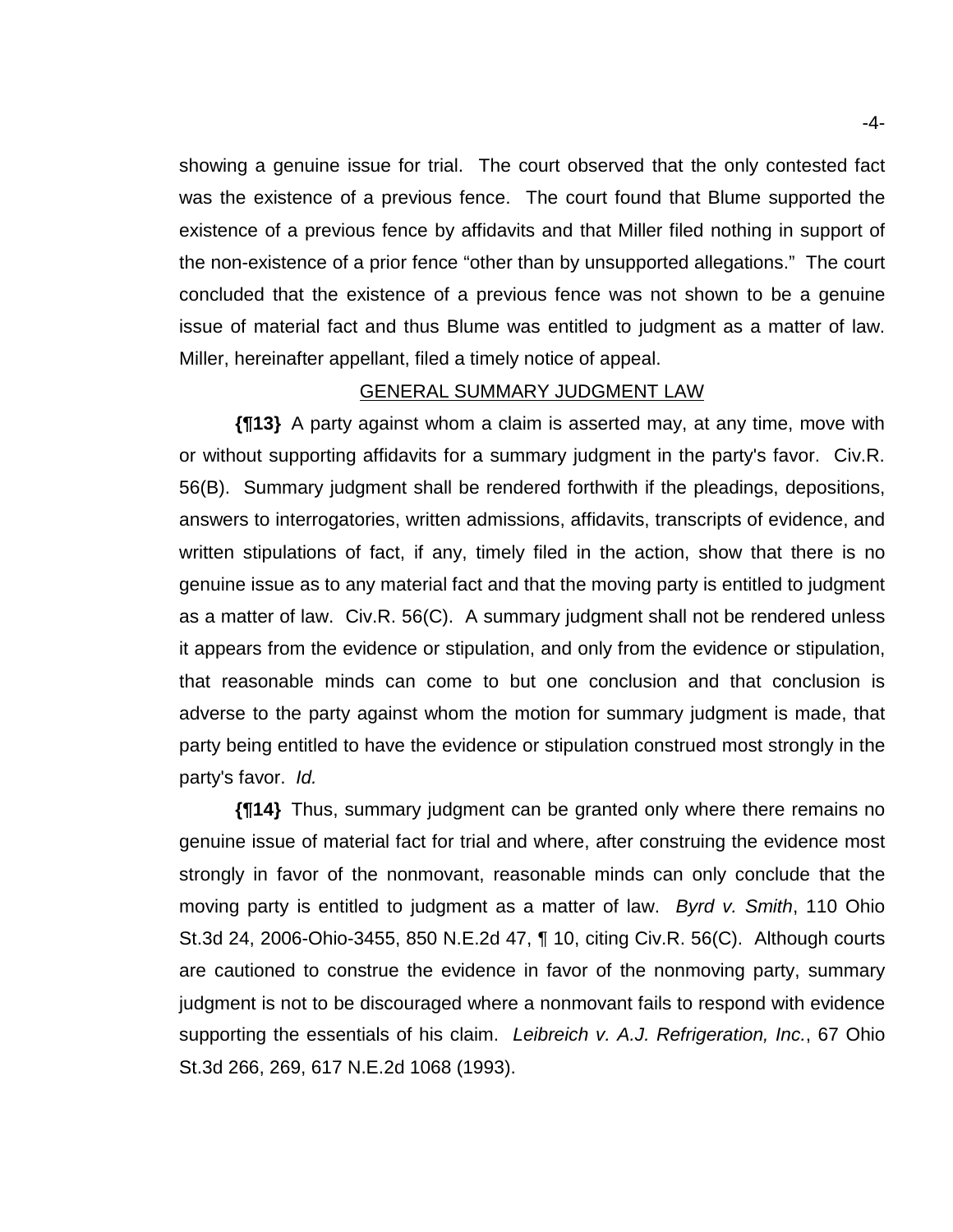**{¶15}** The burden of showing that there is no genuine issue of material fact initially falls upon the party who files for summary judgment. *Byrd*, 110 Ohio St.3d 24 at ¶ 10, citing *Dresher v. Burt*, 75 Ohio St.3d 280, 294, 662 N.E.2d 264 (1996). "When a motion for summary judgment is made and supported as provided in this rule, an adverse party may not rest upon the mere allegations or denials of the party's pleadings, but the party's response, by affidavit or as otherwise provided in this rule, must set forth specific facts showing that there is a genuine issue for trial." Civ.R. 56(E). The rule continues to state, "If the party does not so respond, summary judgment, if appropriate, shall be entered against the party." *Id.*

**{¶16}** In accordance, when the movant meets his initial burden, the nonmovant then has a reciprocal burden which is not satisfied by resting upon mere allegations in the complaint because a response, by affidavit or otherwise, must set forth specific facts to demonstrate there is a genuine issue remaining for trial. *Byrd*, 110 Ohio St.3d 24 at ¶ 10, citing Civ.R. 56(E); *Mootispaw v. Eckstein*, 76 Ohio St.3d 383, 385, 667 N.E.2d 1197 (1996).

#### ARGUMENTS & ANALYSIS

**{¶17}** Appellant's sole assignment of error provides:

**{¶18}** "The trial court erred by failing to recognize that Plaintiff/Appellant's allegations were contained in a Verified Complaint, making the affidavit facts. Under the Rules, an affidavit provides 'supported allegations.' "

**{¶19}** Appellant acknowledges that the movant met the initial burden. The movant filed a motion with pertinent law and argument and attached the trustees' letter and three affidavits swearing to the existence of evidence of a fence (as detailed in our statement of facts). For example, one affidavit stated that the fence between the property of Miller and Blume has been in existence since at least 1946, that he personally observed it on numerous occasions, that it existed on September 30, 2009, and that his most recent observation was on October 10, 2011. Appellant likewise acknowledges that he was thus encumbered with the reciprocal summary judgment burden, which would not be satisfied by resting upon mere allegations in the complaint because a response, by affidavit or otherwise, must set forth specific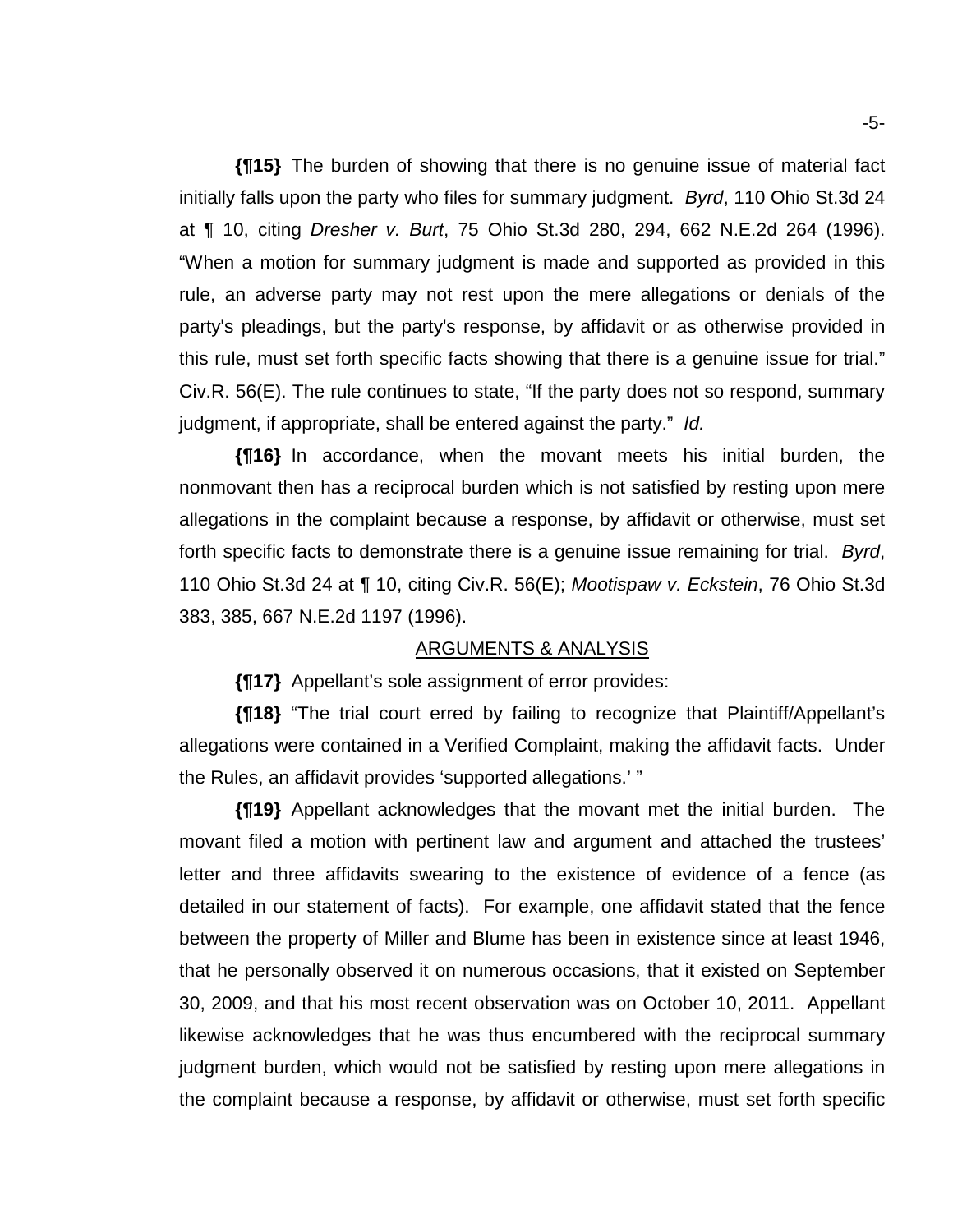facts showing there exists a genuine issue remaining for trial, citing Civ.R. 56(E) and *Grimes v. Grimes*, 4th Dist. No. 08CA35, 2009-Ohio-3216, ¶ 15.

**{¶20}** Appellant also cites *Grimes* in support of his claim that the mere fact that a plaintiff files a verified complaint permits the plaintiff to use solely that complaint to oppose a properly supported summary judgment motion. However, *Grimes* did not address this issue or even involve a verified complaint. Appellant cites no other law in support of his appeal.

**{¶21}** As will be detailed infra, we agree with the trial court's conclusion that Miller failed to establish a genuine of issue material fact for trial. Before we review the trial court's decision that Miller failed to sufficiently respond to show a genuine issue for trial on the matter of a prior fence, we must address other glaring issues.

**{¶22}** Appellant's complaint asked the trial court to strike the affidavit that Blume filed in the recorder's office and for an injunction prohibiting the trustees from finding there was an existing line fence and/or ordering him to construct a fence. However, appellant did not seek a temporary restraining order or a preliminary injunction. Shortly after appellant filed his complaint, the trustees found there was a fence and assigned his responsibility for half.

**{¶23}** Blume's summary judgment motion raised the fact that the trustees already ruled and thus raised a mootness argument. Blume attached the trustee's letter in support. Appellant's minimal response did not object to the movant's attachment of the letter from the trustees. *See State ex rel. Gilmour Realty, Inc. v. Mayfield Heights*, 122 Ohio St.3d 260, 2009-Ohio-2871, 910 N.E.2d 455, ¶ 17 (court can consider a document attached to a summary judgment motion that was not authenticated by affidavit when the nonmovant fails to object to such document). In fact, appellant's response to summary judgment ignored this assertion. Thus, these injunctive issues were shown to be moot, and appellant failed to show otherwise.

**{¶24}** Appellant's response also ignored the assertion that he failed to exercise his statutory remedy to challenge the trustees' assignment of responsibility for the fence by requesting binding arbitration. *See* R.C. 971.09(G)(1) (if an owner does not agree to the board's assignment of responsibility, he may deliver a request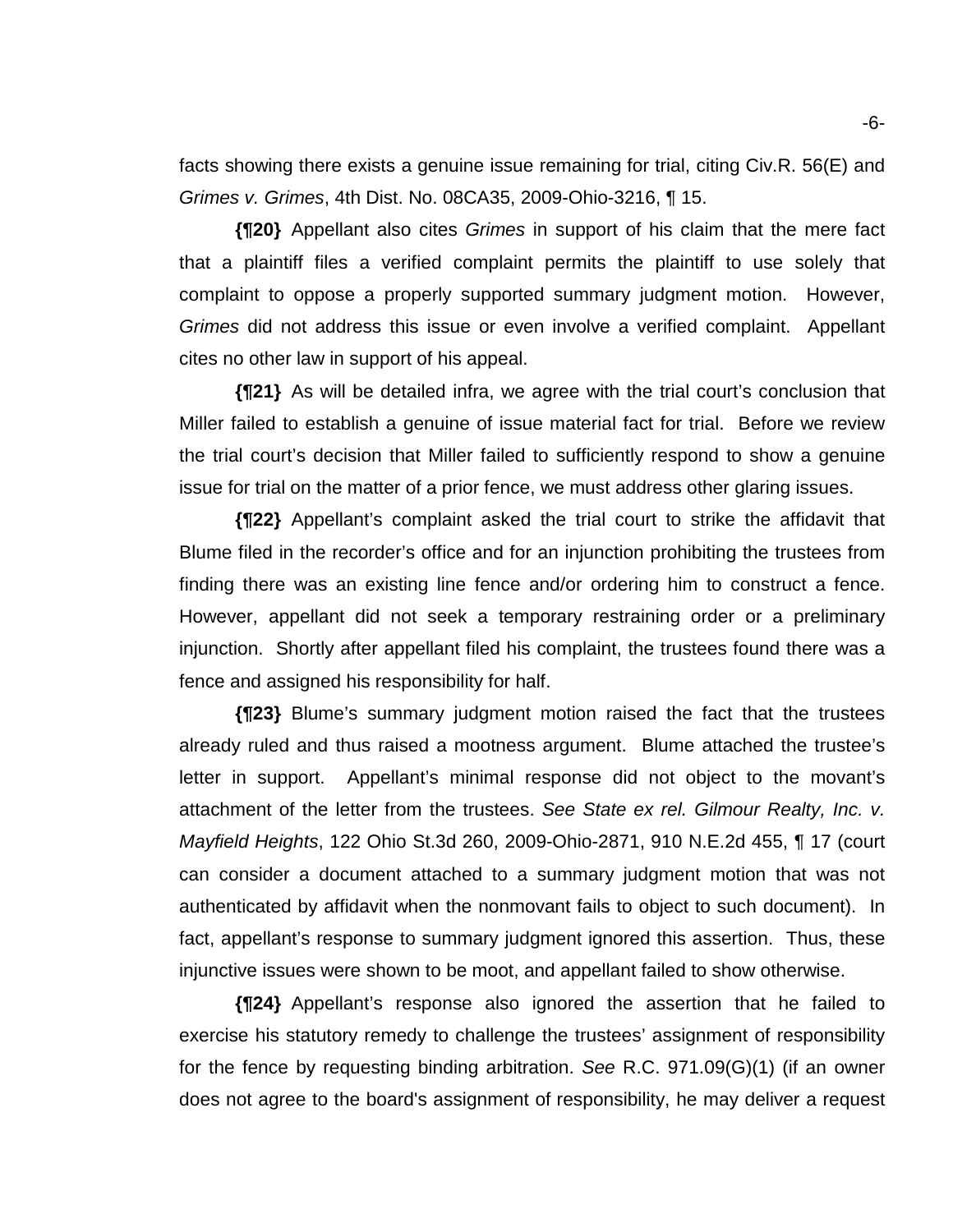for binding arbitration to the board and the other owner not later than thirty days after the assignment was made and shall also deliver a copy of the request to the court of common pleas). Nor did appellant explain how the factual issue regarding a fence could even be decided by a trial court by the filing of a complaint seeking an injunction.

**{¶25}** Appellant had the statutory remedies of requesting arbitration or filing an administrative appeal. *See* R.C. 971.09(G)(1); R.C. 2506.01(A) (final order of any board may be reviewed by the court of common pleas of the county in which the principal office of the political subdivision is located), (B) (the appeal provided in this section is in addition to any other remedy of appeal provided by law). He failed to utilize these procedures and instead improperly attempted to short-circuit that process and ask a trial court to preemptively usurp the decision-making of the board.

**{¶26}** Basically, appellant's complaint asked a trial court to prohibit a board from exercising those rights given to it by statute. The board was required to issue a ruling by law. Appellant did not file a petition for a writ, and there was no allegation, for instance, that the board had no jurisdiction; rather, the claim appellant made was purely factual. There is no provision for stopping an entity from performing its statutory duty because one of the parties fears the decision may be unfavorable. Appellant essentially attempted to use a complaint to place before a trial court a factual issue that is initially within the board's province.

**{¶27}** Thus, the trial court could have properly granted grant summary judgment on these bases. We also disagree with appellant's arguments presented on appeal. A plaintiff's complaint is acceptable summary judgment evidence, regardless of whether it was "verified" or not, as a pleading is listed as a type of acceptable evidence in Civ.R. 56(C). In essence, appellant asserts that a "verified" complaint is an exception to the rule that the nonmovant may not rest on the allegations of the pleadings alone.

**{¶28}** The Supreme Court has generally stated that "[s]worn pleadings constitute evidence for purposes of Civ.R. 56, and courts are not limited to affidavits in determining a summary judgment motion." *State ex rel. Spencer v. East Liverpool*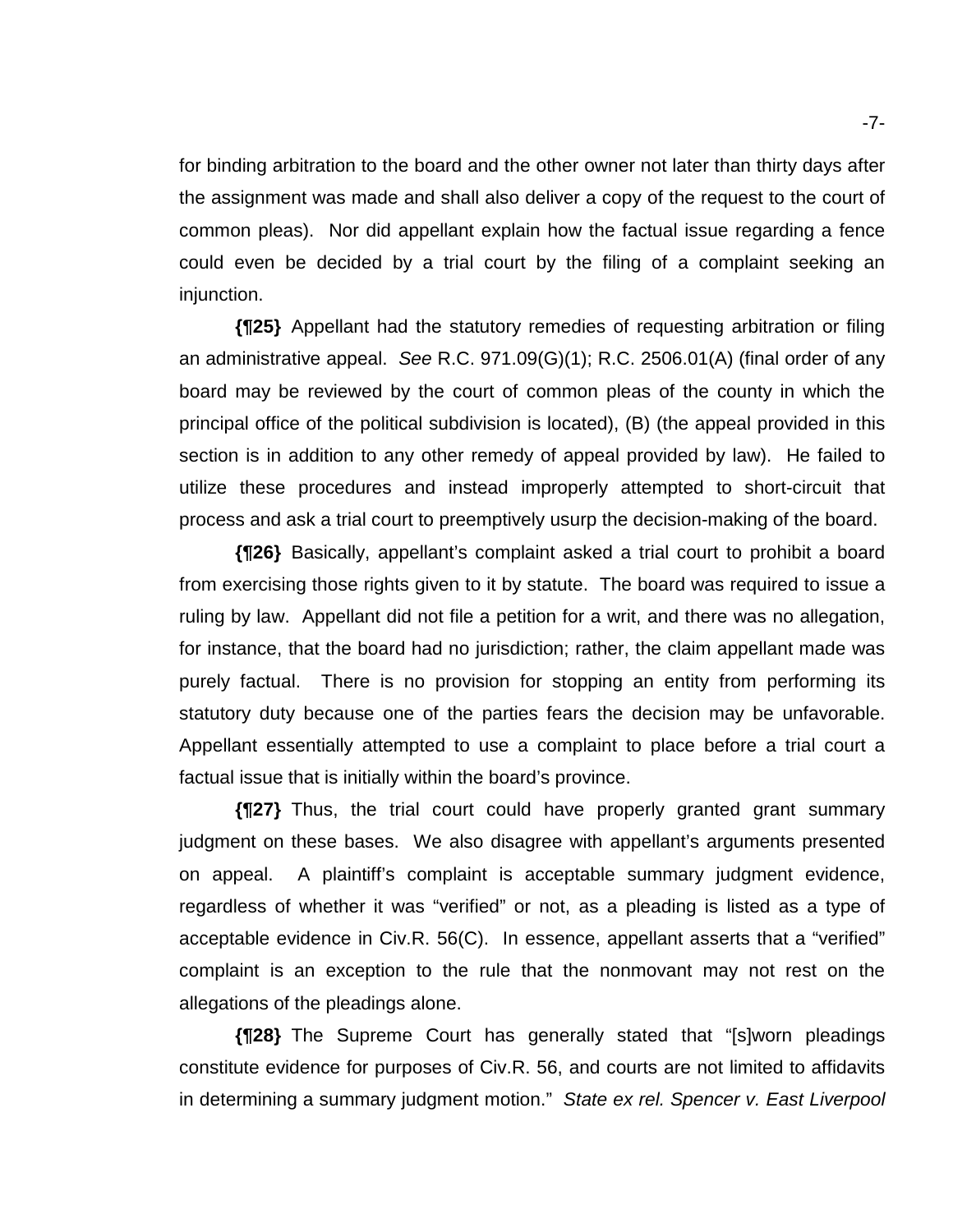*Planning Comm.*, 80 Ohio St.3d 297, 298, 685 N.E.2d 1251 (1997). However, one must keep reading. The Court pointed out that the verified complaint made certain allegations that *the movant failed to controvert*. *Id.*

**{¶29}** The Court's main holding was that, *because the movant failed to set forth evidence* in countering the allegations of the verified complaint, the nonmovant was not obligated to respond with additional evidence to set forth specific facts as per Civ.R. 56(E). *Id.*, citing *Mootispaw*, 76 Ohio St.3d at 385. This suggests that had the movant in *Spencer* sufficiently rebutted the particular allegations made in the complaint, then the nonmovant would have had a reciprocal burden to respond with additional evidence setting forth specific facts.

**{¶30}** Regardless, Civ.R. 56(E) has more than one requirement. It also requires the nonmovant to "set forth specific facts" to counter the movant's supported claim that there is no genuine issue remaining for trial. See *Byrd*, 110 Ohio St.3d 24 at ¶ 10, citing Civ.R. 56(E); *Mootispaw*, 76 Ohio St.3d at 385. An assertion, even a sworn assertion, that the defendant filed a false affidavit and that the nonmovant is not aware of the existence of a fence line is insufficient to meet the reciprocal burden of a nonmovant to set forth specific facts on the issue of the fence line.

**{¶31}** This court regularly upholds summary judgments entered in favor of creditors where the nonmovants merely respond that an amount due was disputed without specifying why it was disputed by stating, for instance, that the purchases were not in fact made, the interest rate was wrong, or the principal had been paid down to a lesser amount. *See, e.g., Target Natl. Bank v. Loncar*, 7th Dist. No. 12MA104, 2013-Ohio-3350, ¶ 28-30; *Citibank v. McGee*, 7th Dist. No. 11MA158, 2102-Ohio-5364, ¶ 29; *American Express Centurian Bank v. Banaie*, 7th Dist. No. 10MA9, 2010-Ohio-6503, ¶ 17. This is because a nonmovant does not meet his reciprocal burden by relying on generalities and failing to submit evidence that goes beyond the mere pleading denials. *Id. See also Discover Bank v. Combs*, 4th Dist. No. 11CA25, 2012-Ohio-3150, ¶ 20; *R & R Takhar Oil Co., Inc. v. PN & SN Mann, L.L.C.,* 2d Dist. No. 24444, 2011-Ohio-4548, ¶ 20 (Vukovich, J., writing by assignment) (mere rejection of other's claim does not meet nonmovant's burden to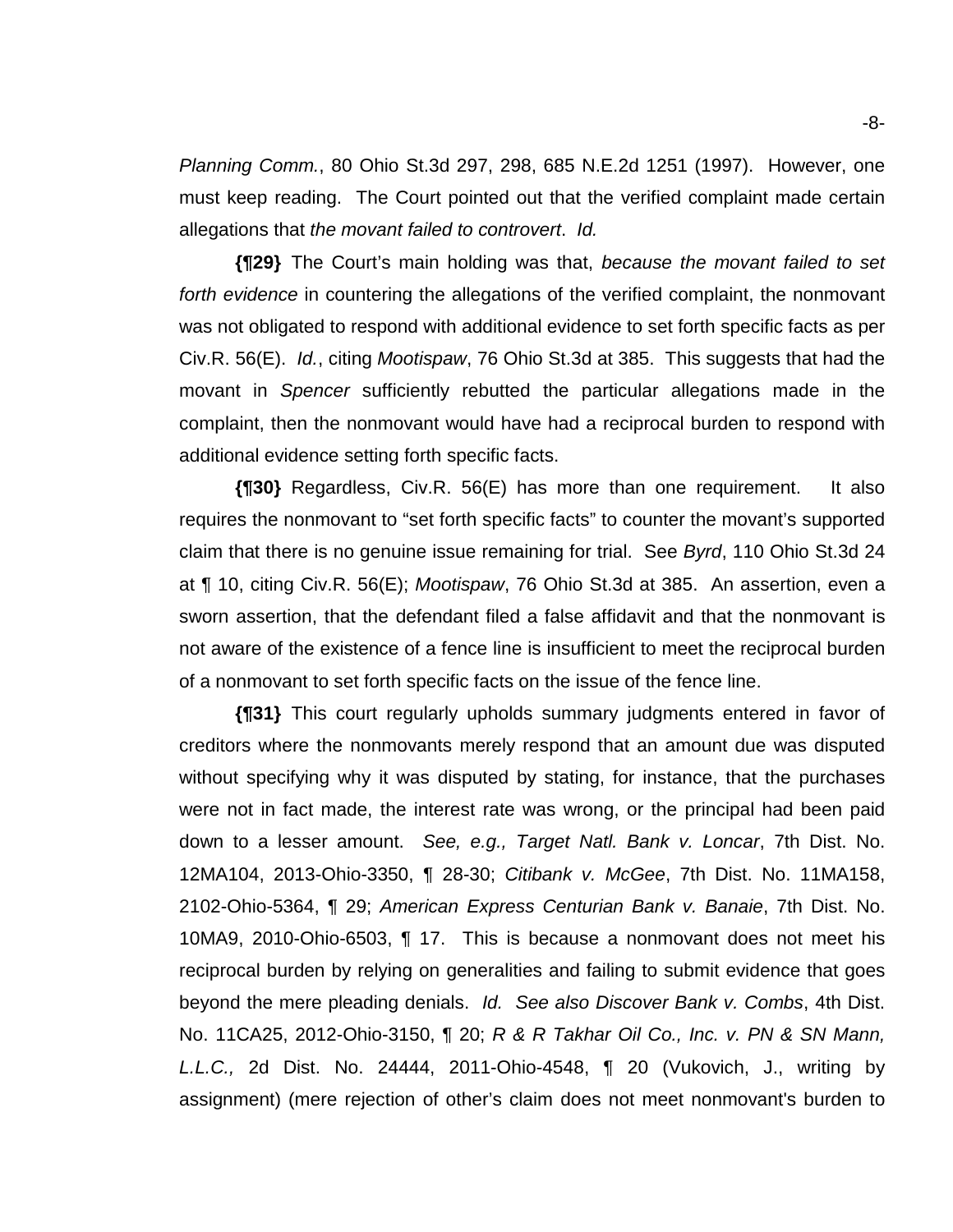set forth specific facts to show genuine issue for trial), citing *McGuire v. Lovell*, 85 Ohio St.3d 1216, 1218, 709 N.E.2d 841 (1999); *Coleman v. Beachwood*, 8th Dist. No. 92399, 2009-Ohio-5560, ¶ 45-46 (plaintiff sued for malicious prosecution; defendant presented summary judgment evidence of probable cause for arrest; court held that generally asserting defendant is lying does not meet the nonmovant's reciprocal burden).

**{¶32}** We conclude that generally stating that he is "not aware" of the existence of a line fence and that Blume's affidavit filed in the recorder's office is false is insufficient to meet the burden to *set forth specific facts* on the claimed lack of a fence. In addition, appellant stated nothing about whether there is "evidence that a partition fence previously existed \* \* \*." *See* R.C. 971.09(B) (the trustees are to determine "whether a partition fence exists, regardless of whether it is in disrepair, or there is evidence that a partition fence previously existed").

**{¶33}** We also note that appellant has previously suggested that Blume's purpose in filing the affidavit was to meet the requirements of new law. However, there is nothing actionable about making a statutorily-defined and permissible filing in order to utilize a new statute. Regardless, appellant concedes that the only issue he is raising here is whether he showed that there was a genuine issue regarding whether there was an existing fence line. (Appellant's Brief 2-3). Also notable is the fact that Miller did not even provide Blume's affidavit to the trial court, even though he claimed it was false and asked the court to strike it from the recorder's records. Furthermore, Miller made no mention of the three affidavits attached to Blume's motion for summary judgment. That is, three affiants now agree with the challenged affidavit, but the response contained no challenge to these affidavits.

**{¶34}** Finally, the content of Miller's response to the summary judgment motion is problematic. All it says (regarding the topic he appeals) is that, based upon Blume's motion for summary judgment, it is clear that whether there was a preexisting fence is a question of fact. (The other sentence in the response is not decipherable or raised here.) *The response did not even refer to the "verified"*